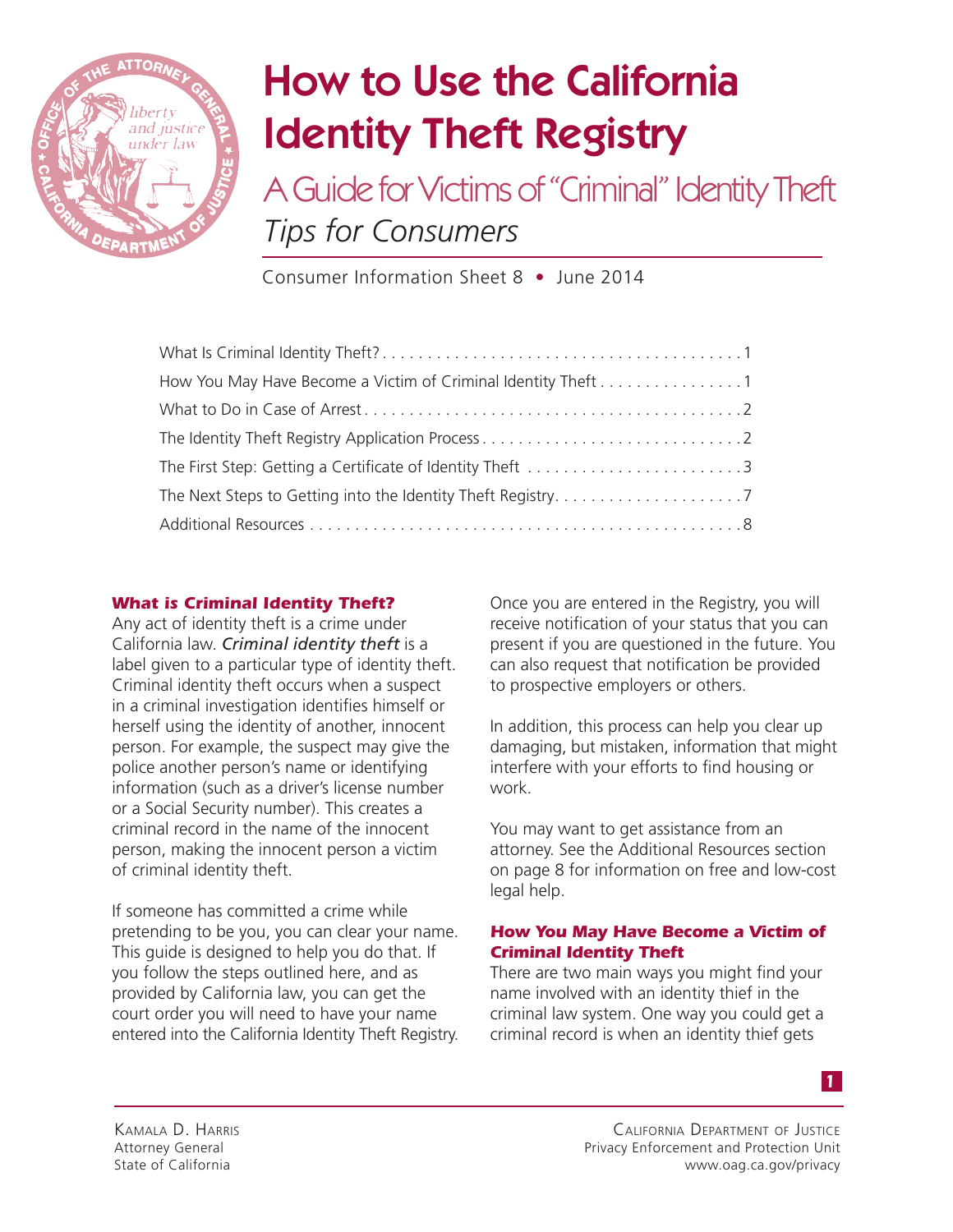into trouble with law enforcement agencies while using your name. Another way you could get into trouble is when you get arrested because an identity thief has used your name while committing a crime.

A criminal record might be wrongly created in your name in one of the following ways:

- The thief was cited (in your name) for a crime.
- The thief was arrested (in your name) for a crime.
- The thief was prosecuted (in your name) for a crime. In other words, a county District Attorney or other prosecutor has filed a criminal complaint in court against the thief, but the complaint is in your name.
- The thief was convicted (in your name) of a crime.
- Your name has been somehow mistakenly associated with a record of a criminal conviction of some other individual.

In these instances, you can immediately ask a court for a *Certificate of Identity Theft*. See page 3.

## *What to Do in Case of Arrest*

You might learn that you are victim of criminal identity theft if you are arrested for a crime committed by an identity thief who used your name. If you are arrested for a crime committed by an identity thief, you should use the form of petition known as the Petition to Seal and Destroy Adult Arrest Records Pursuant to Penal Code Section 851.8.

You must first petition the arresting agency for a finding of factual innocence. This gives that agency an opportunity to voluntarily seal and destroy the erroneous records. You must do this before you can apply to a court for a court order (or certificate) that orders the agency to seal and destroy the records.

You should fill out the Petition to Seal and Destroy Adult Arrest Records form. Make several copies of it and give copies to the law enforcement agency that arrested you and to the District Attorney of the county that has jurisdiction over the crime for which you were arrested. (See Penal Code § 851.8, which can be found at *www.leginfo.ca.gov/calaw.html.*)

The arresting agency and the prosecutor have 60 days after receiving your petition to decide if they will agree that you are factually innocent and seal and destroy the records relating to you. If they do not act in 60 days, or if they deny your petition, you will have to go to court and ask the court for a Certificate of Identity Theft.

# *The Identity Theft Registry Application Process*

The California Identity Theft Registry is only for victims of criminal identity theft. Once you provide the proper information and your information is confirmed, you will be entered in the statewide database.

You will find forms for applying for entry into the Identity Theft Registry at the bottom of the Criminal Identity Theft web page: *http://oag. ca.gov/idtheft/criminal*. Or you can get a registration application packet by calling the Identity Theft Hotline 1-888-880-0240.

## The application process has six steps:

- Step 1 Get court order/verification
- Step 2 Get LiveScan fingerprints
- Step 3 Complete registration application form
- Step 4 Complete checklist for application
- Step 5 Mail documents
- Step 6 Receive registration notification

Kamala D. Harris Attorney General State of California

California Department of JustiCe Privacy Enforcement and Protection Unit www.oag.ca.gov/privacy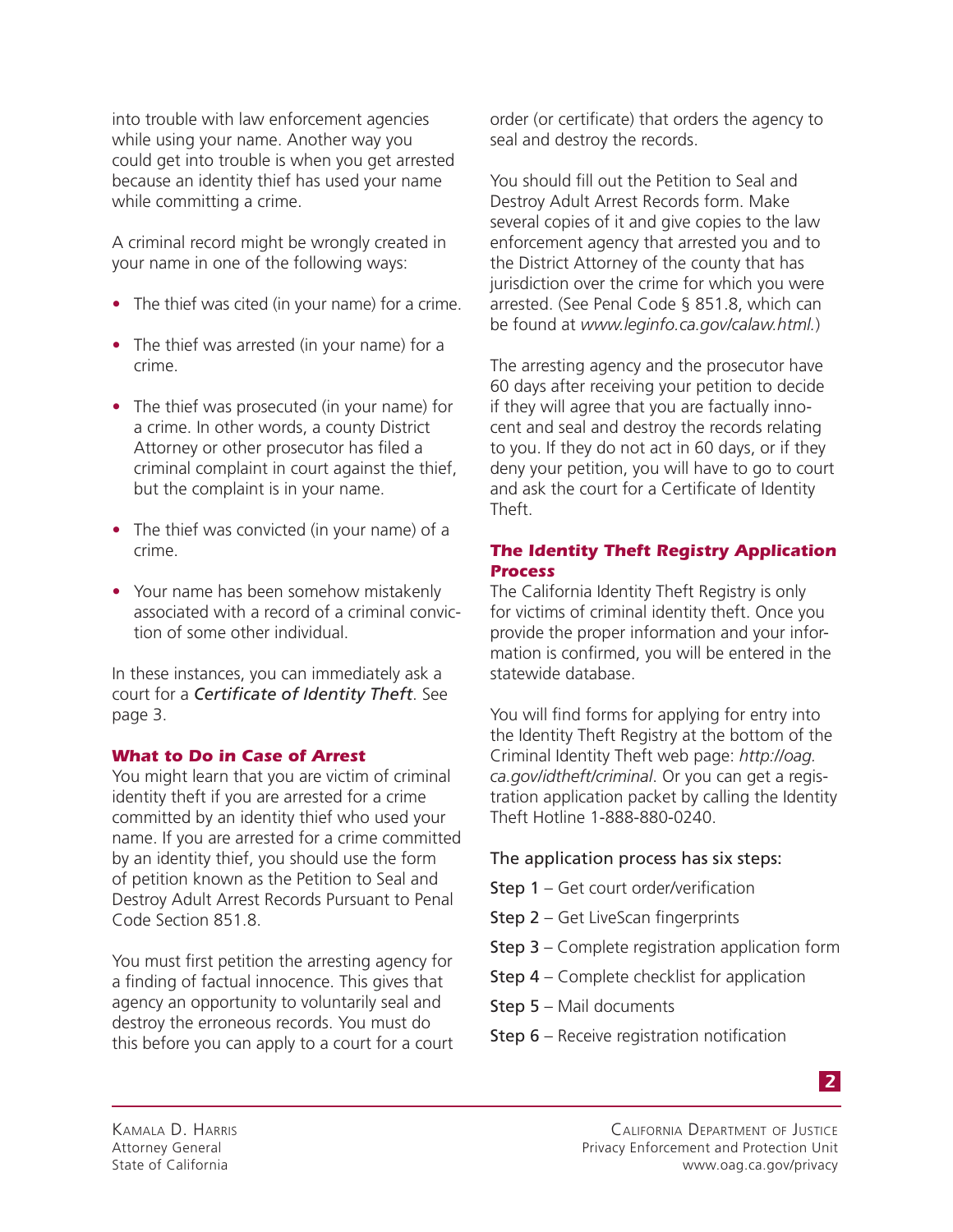The challenge for many criminal identity theft victims is Step 1, getting a court order verifying that you are a victim of identity theft. This guide is intended to help you get that order from a judge stating that you are "factually innocent" of the crime on your record. The order is formally known as a *Certificate of Identity Theft: Judicial Finding of Factual Innocence*. We will refer to it here simply as a *Certificate of Identity Theft*.

After getting the Certificate of Identity Theft, you must continue with Steps 2 through 6 (outlined on pages 7). After the completion of all six steps, your name will be entered into the Identity Theft Registry.

#### *The First Step: Getting a Certificate of Identity Theft*

#### **Step 1 – Get court order/verification**

In most cases of criminal identity theft, you will have to go to court to get your situation cleared up. To do this you will need to know a few critical pieces of information.

First, you need to know the numbers assigned to the legal matter or case. The numbers will likely be any or all of the following:

- A citation number
- An arrest warrant number
- A court file number

For the purposes of this guide, all of these numbers will be referred to together as the *Case Number*. In rare instances, you will obtain a new case number when you ask a court for a Certificate of Identity Theft. When you know the case number you will be able to help the court clerks, the judge, and the prosecutor's office find the information you need—the papers and other information related to that case number.

Second, in most of these instances a California state court will be involved. It will be the court that is responsible for resolution of the case the legal matter involving the identity thief and you. If a court is involved, you will need to know the location and telephone number of the clerk of that court. The court clerk is usually at the county courthouse. You will also need to the location of the courtroom where your hearing may occur.

Third, you should find out the name, mailing address and telephone number of the prosecutor, if any, assigned to the case. This may be a deputy district attorney who is prosecuting the identity thief. Be aware that the prosecutor may have its own, separate file number for your case.

Fourth, you should keep track of the formal name, address and telephone number of the police department or other law enforcement agency, if any is involved in the matter.

# **Getting a Certificate of Identity Theft by Informal Request of a Court**

If the person who stole and used your identity while committing a crime is arrested, you may be able to obtain the Certificate of Identity Theft from a court just by talking with (or petitioning) the judge in a court hearing during the thief's case. In each court a particular judge will make the determination of whether you are entitled to a Certificate of Identity Theft. You will need to find out if that judge will permit you to simply speak to him or her in open court (without preliminary paperwork) about the facts and circumstances that resulted in your problem.

To find this out, call the main clerk for the criminal court that is involved or call the clerk for the particular judge that will hold the hearing. Later in this guide (at page 6), the hearing process will be discussed further.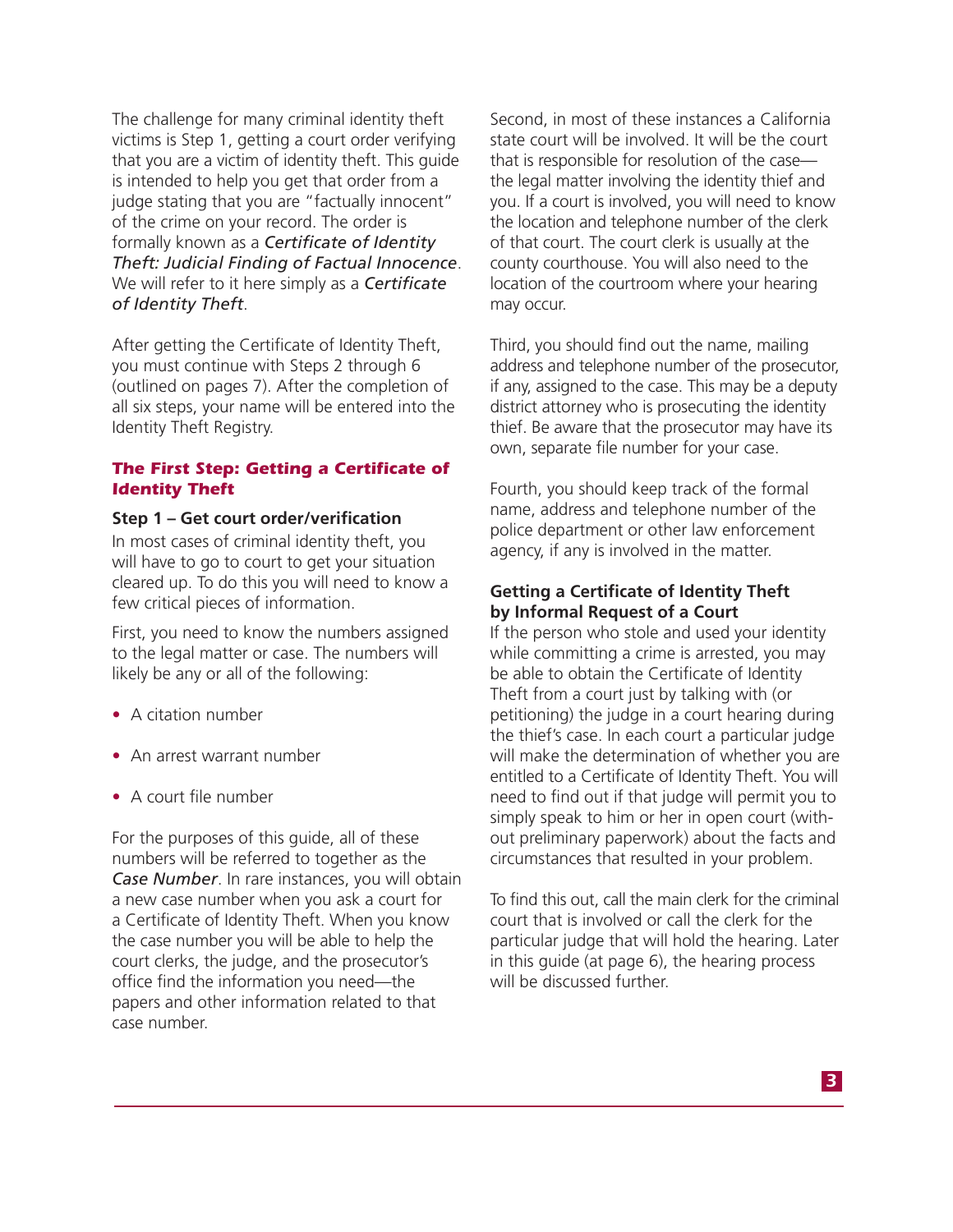If the judge permits an informal procedure, you will only need to prepare a proposed Certificate of Identity Theft for the judge to sign after the hearing. Be sure to make a copy of the Certificate.

If the judge will not permit an informal procedure, you will have to use written documents to support your request for the Certificate of Identity Theft.

## **Getting a Certificate of Identity Theft by Formal Petition to a Court**

If you need to use written documents to support your request for a Certificate of Identity Theft, you will have to follow the following general steps, which are discussed later in detail:

- Contact the clerk of the court and agree with the clerk to a date, time and location where the court will hold a hearing on your request. To locate a court, you can look at the California Courts Web site at *www.courts.ca.gov*. You can also look up a court in local phone books.
- Prepare the following documents (see *Download Sample PDF Forms*):
	- Petition Requesting Finding of Factual Innocence and Issuance of Certificate of Identity Theft
	- Proof of Service
	- Certificate of Identity Theft: Judicial Finding of Factual Innocence (CR-150)
	- Documents that support the Petition—as described in the Petition (declarations, warrants, complaints, etc.)
- Copy the documents. Make at least two copies of the Petition and the Certificate of Identity Theft (CR-150).
- File the original Petition with the court clerk. You will probably file the Petition either with the clerk assigned to the judge who will hold the hearing on your Petition or with a central intake clerk. The clerk will stamp your copy of the Petition to show that the original has been filed with the court. This is known as an endorsement stamp. You may make copies of the endorsement-stamped Petition for delivery to other parties.
- Arrange for the delivery of one endorsedstamped copy of the Petition to the prosecutor, if there is one assigned to the case. Delivery may be performed by an adult who is not a party to the legal action. Keep the other copy for yourself.
- The person who delivers the Petition to the prosecutor must complete the Proof of Service showing that the Petition has been delivered to the prosecutor. Make a copy of the completed Proof of Service and file the original with the court. Again, the clerk will endorse-stamp your copy. Keep it for your records.
- Prepare for, and attend, the court hearing.
- Ask the clerk to have the judge sign the *Certificate of Identity Theft*, and ask the clerk to provide you with a certified copy of that *Certificate of Identity Theft*.

## **Preparing the Petition Seeking Certificate of Identity Theft**

The Petition (CR-150) does many things. It tells the court and the prosecutor that you are the person petitioning (asking) the court for a Certificate of Identity Theft. The Petition also tells the Court and prosecutor about the basic facts that support your request for the Certificate. And it informs them of the date, time and location of the court hearing of your Petition.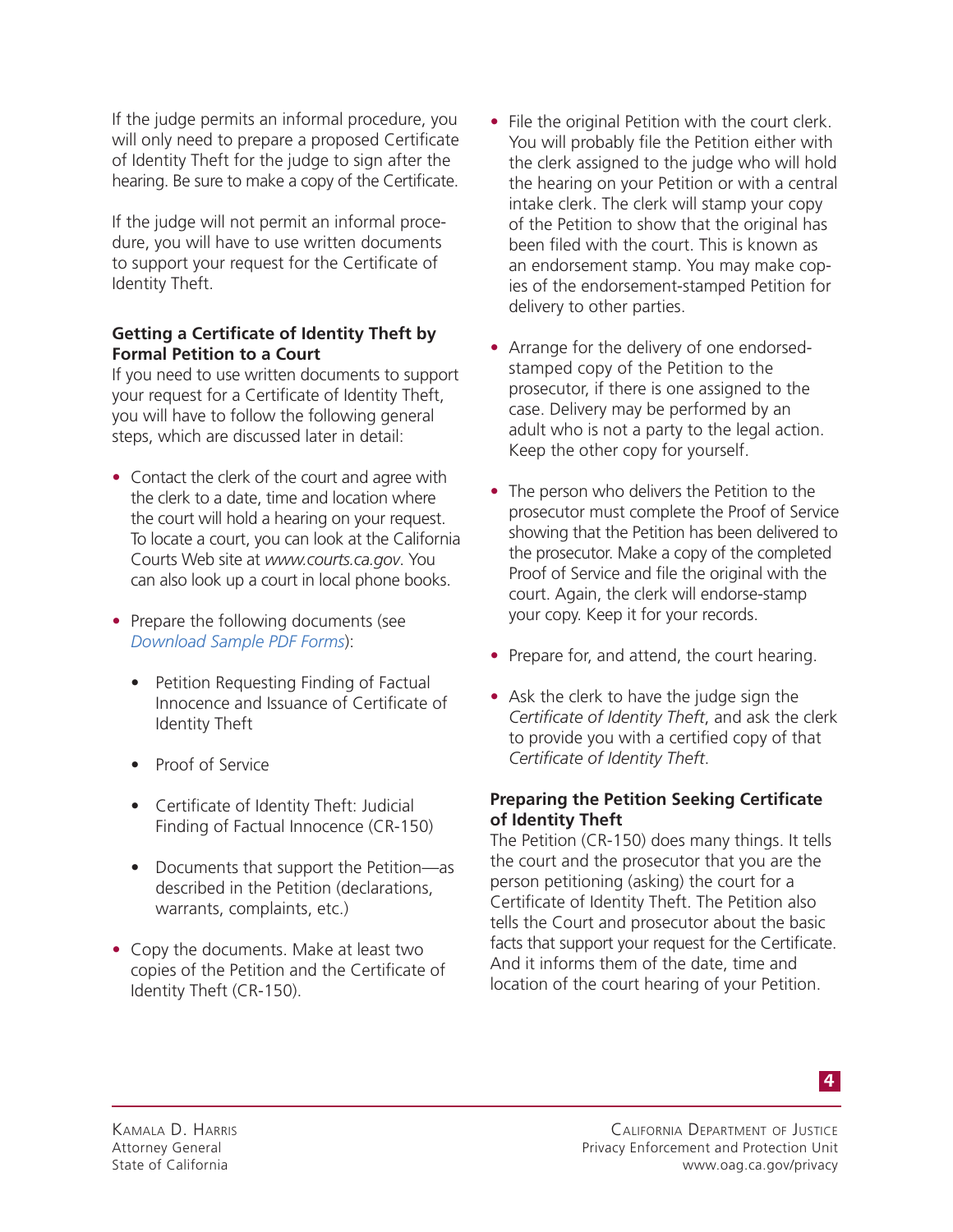## **Supplying Additional Facts to Support Your Petition**

This section will tell you how to prepare a statement of facts to provide additional support for your Petition. Paragraph 6 of the form Petition indicates that an attachment to the Petition may be provided. You may supply additional facts either (1) within, and as part of, paragraph 6 of the Petition, or (2) as a properly marked attachment to the Petition. In either case, the statement of facts is considered part of the Petition.

The judge knows you're not a lawyer and won't punish you if your papers aren't perfect. But the judge needs to have enough facts to convince him or her that there is no reasonable cause to believe that you are guilty of the crime that was committed in your name.

Since each case in different, we can't tell you exactly what to include. Keep in mind that all statements of fact are statements made under oath. When you sign the Petition you will be agreeing that your statement of facts is true. Every individual who signs such a statement of facts is subject to penalties for any untrue statements made in it. Note the final statement in the Petition: "I declare under penalty of perjury under the laws of the State of California that the facts stated in this declaration are true and correct."

The focus of a statement of facts should be on facts. Avoid opinions, conclusions, or other statements about information that you do not know to be true, of your own personal knowledge.

Here are some examples of relevant, useful information to include in your declaration:

• A statement of facts that demonstrates and explains why you cannot be the perpetrator (for example, because you don't fit the description in the police report of the crime, or because you were out of town, at work, or with your friend at the time of the crime, etc.). • Any other information that tends to show that someone stole your identity and used it when he or she was arrested for a crime.

## **Declaration by Another Individual (Witness)**

A declaration by a witness is similar to the statement of facts discussed above. A declaration is, essentially, a statement of facts made under oath. The form of Declaration included with this guide provides a format for such a declaration. The witness should (1) supply the specific facts that support your Petition, (2) date the Declaration, and (3) sign the Declaration.

Again, the focus of a declaration is on facts. The witness should avoid opinions, conclusions, or other statements about information that the witness does not know to be true, of the witness's own personal knowledge.

Useful information might be, for example, a statement by the witness that you were with the witness at the time the crime was committed by the identity thief. The conclusion that you could not have been the person committing the crime should NOT be stated by the witness, since a conclusion is not a fact.

## **Preparing Other, Independent Documents**

In addition, you can support your Petition with other, independent documents. Since these documents often contain highly confidential personal information, you should consider NOT filing these documents with the court. Rather, you should consider describing the documents in your Petition, with a promise that you will provide the judge with an opportunity to read the documents at the hearing on your Petition.

Documents that might support your Petition are described in the form Petition in "Sample PDF forms". For example, such documents might be a copy of the police report you filed when you learned you were an identity theft victim. Or you may have a copy of the police report filed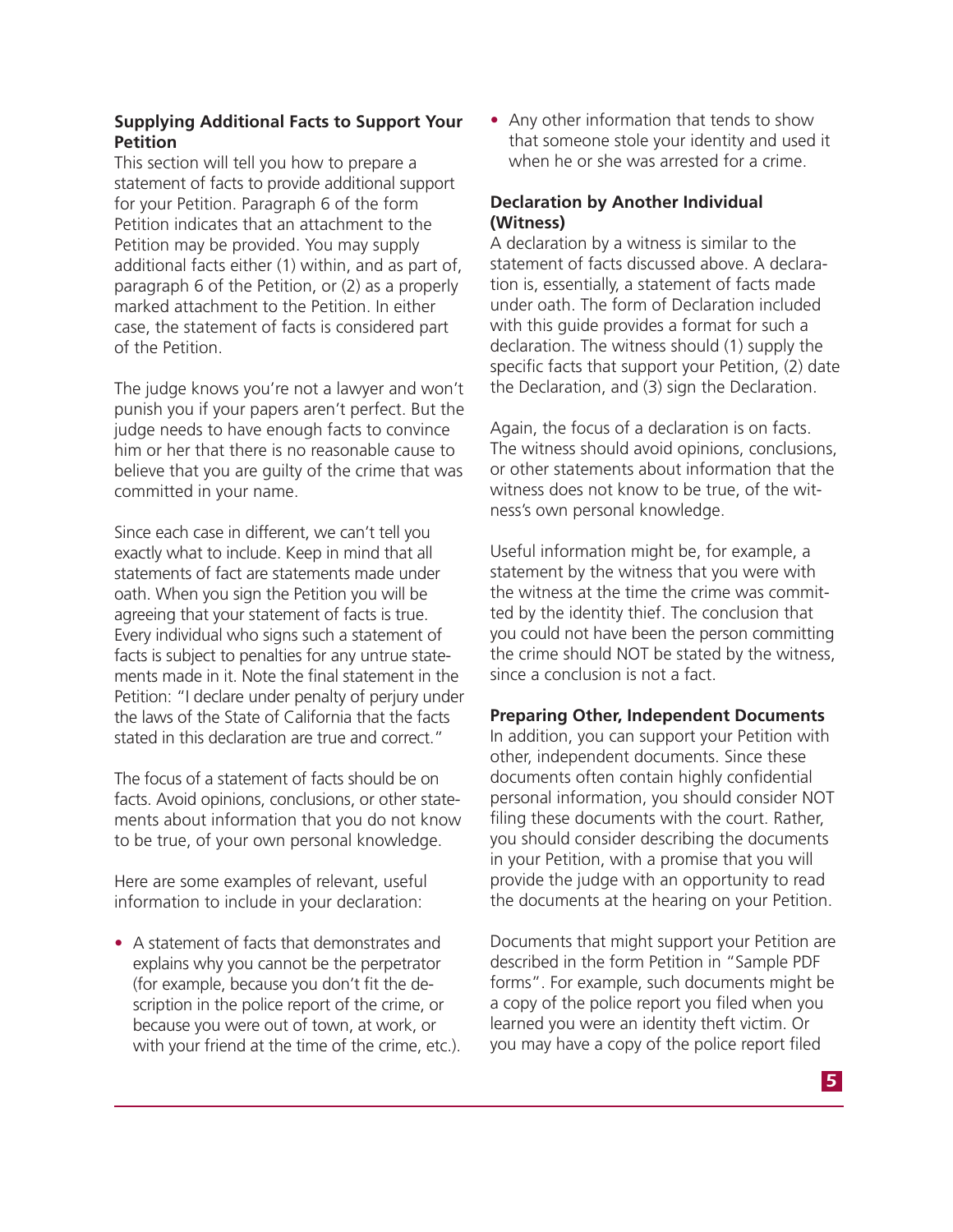when the identity thief committed the crime in your name, which may show that the thief does not fit your physical description or that the crime occurred when you were out of town, etc.

You should be prepared, at the hearing of your Petition, to share copies of the documents with the prosecutor and with the judge.

# **Preparing for Your Hearing**

Begin by collecting and arranging in logical order originals of your identification documents: birth certificate, Social Security card, driver's license, identity card, passport, and any other documents that contain your personal information. Some of these documents should have your picture on them. You will show these documents to the judge at your hearing. You should not have to provide copies of these documents to anyone.

You should be prepared to give the judge typical personal information, such as name, current address, date and place of birth, height, weight, skin color, natural eye color, and natural hair color. You should also be prepared to show your driver's license, state identification card or passport, and your Social Security card.

## **Filling Out a (Proposed) Certificate of Identity Theft**

The Certificate is called the CR-150 form. At the top of the page, as indicated, clearly print or type your name, address, and contact information, including a telephone number, so the court can contact you if necessary.

Put the defendant's name in the blank spot after "People of the State California vs." since the action is in the defendant's name. You are NOT the defendant. You are the petitioner in this action because there is a conviction or arrest warrant in your name or with your personal information. (It is understood that with this Petition, you are showing that you did

nothing wrong and are being confused with someone else.)

The police agency in the city or county where the offense occurred will know the warrant number for any arrest warrants in your name. If you are falsely arrested, you can get the warrant number from the police agency. If there is a conviction in your name, there may not be a warrant number.

The violation date is the date the crime, of which you are falsely accused, occurred.

Enter your name, gender, height, weight, hair color, eye color, race, age and date of birth, and driver's license or other identification number in the spaces indicated.

The booking number is a number that is assigned to people when they are arrested. If you've been arrested for another person's offense, you will have a booking number. Also, the identity thief may have a booking number from the original arrest. You can get the booking number from the local police agency. If you can't find the booking number, leave this space blank.

You also need to place your fingerprint in the right bottom corner of the form. The person taking the print must fill out the information next to the box. The court bailiff may take this fingerprint from you at the time the judge signs the order. If you are not appearing before the judge, you may need to go to a police agency to get fingerprinted. The way to do this is described in the next column.

If you have presented enough information to the judge, the judge will check the appropriate boxes under the number (2) and will sign the form.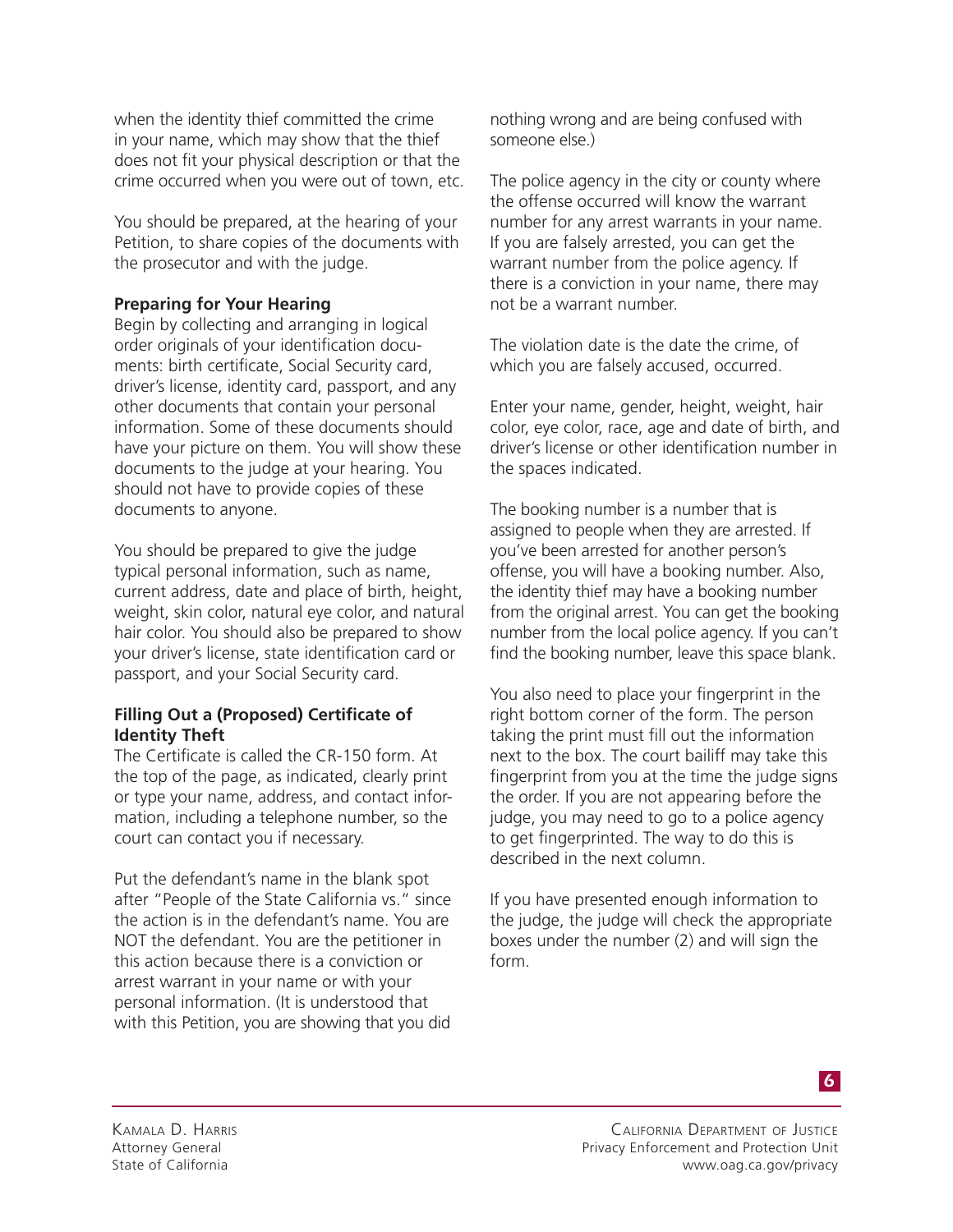## *The Next Steps to Getting into the Identity Theft Registry*

When you have your Certificate of Identity Theft from a court, you have completed the first step towards getting into the Identity Theft Registry.

# **Step 2 – LIVESCAN Fingerprints**

You should be fingerprinted electronically at an official LiveScan fingerprinting site, such as a sheriff's office or police department. A listing of sites is available at *http://ag.ca.gov/fingerprints/ publications/contact.php*.

When you call to schedule your appointment, ask for details on the fees being charged and your payment options. The LiveScan device will determine the total amount of fees to be collected or billed. There is no additional fee for the Identity Theft Registry.

If unable to make LiveScan fingerprint arrangements, you may have your fingerprints taken manually and mail the completed fingerprint card with the other required registration documents.

It is important that you write clearly and provide accurate information on your form because mistakes or omissions may result in the application being rejected by the device or the central site computer. To avoid such errors, you may wish before going to your LiveScan appointment to complete the applicant portion of the Request for LiveScan Service (applicant submission) form (BCII 8016).

The LiveScan operator will keep the original copy of the request form and return the second copy (Requesting Agency) and third copy (Applicant) to you. You will mail the second copy to DOJ at the conclusion of this process.

After you have had your fingerprints taken, proceed to Step 3.

## **Step 3 – Registration Application Form**

Complete the Identity Theft: Application for Registration as Victim Form.

After you have completed the application form, proceed to Step 4.

## **Step 4 – Complete Checklist for Application**

- Completed Application for Registration As Victim Form
- Court Order
- Second Copy LiveScan Service Form (BCII-8016)

#### **Step 5 – Mail Documents**

Mail the documents listed above to:

#### State of California

Department of Justice BCIA/Command Center Rm G210 P. O. Box 903417 Sacramento, CA 94203-4170 Attn: ID Theft Registry

## **Step 6 – Registration Notification**

You will be registered as a victim of identity theft in the Identity Theft Data Base after the Department of Justice verifies the information you submit, including your fingerprints, with the California Department of Motor Vehicles. You and the individuals or agencies you designate will be notified of your registration via certified letter.

#### *Additional Resources*

For more information on criminal identity theft and court procedures, see the following:

"Fact Sheet 17g: Criminal Identity Theft," Privacy Rights Clearinghouse *www.privacyrights. org/fs/fs17g-CrimIdTheft.htm*